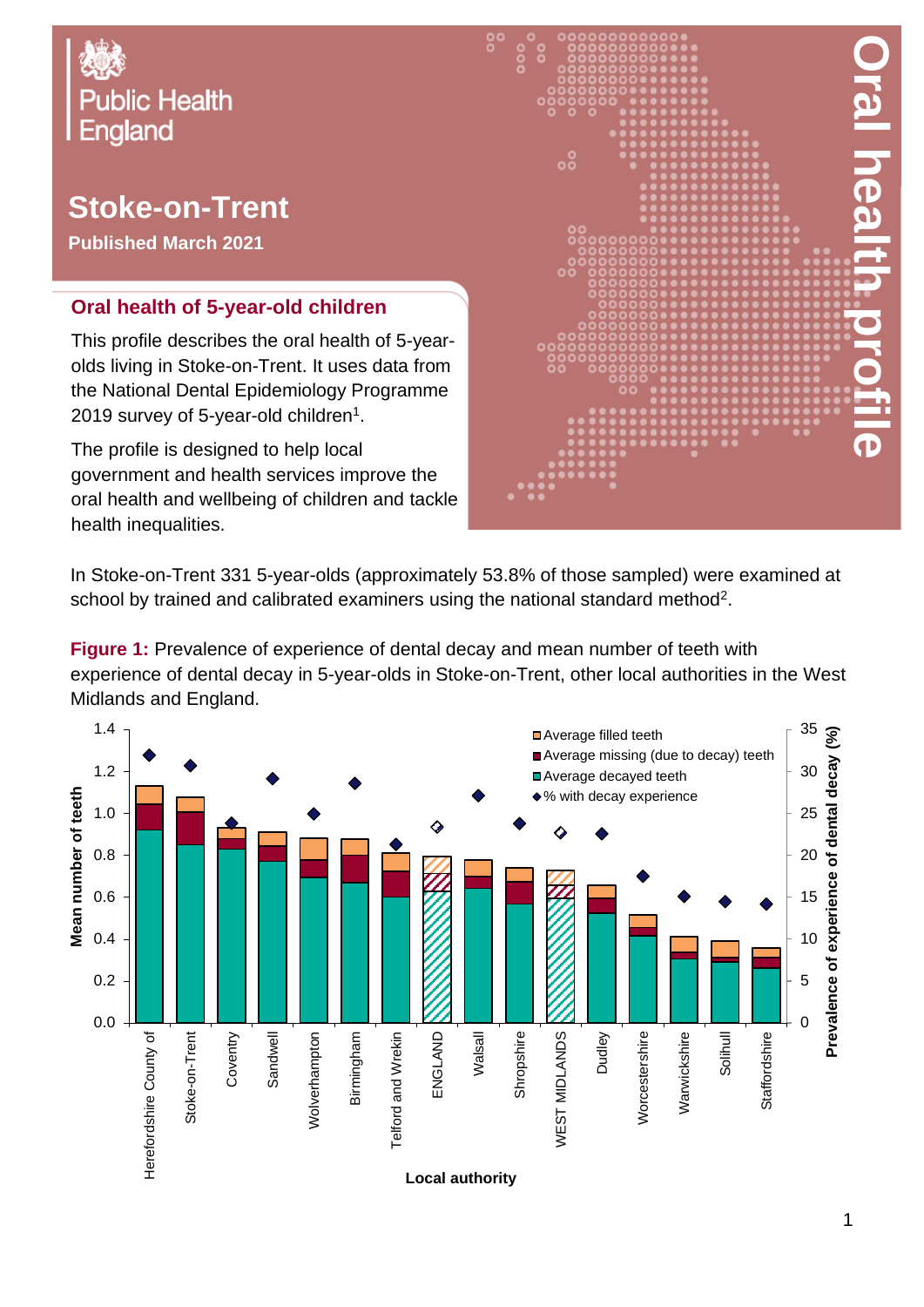**Table 1:** Experience of dental decay in 5-year-olds in Stoke-on-Trent, other local authorities in the West Midlands and England.

| Local authority           | Prevalence<br><b>of</b><br>experience<br>of dental<br>decay (%) | Mean number of teeth<br>with experience of<br>dental decay in all<br>examined children<br>n (95% confidence<br>intervals) | Mean number of teeth<br>with experience of<br>dental decay in children<br>with any decay<br>experience<br>n (95% confidence<br>intervals) |
|---------------------------|-----------------------------------------------------------------|---------------------------------------------------------------------------------------------------------------------------|-------------------------------------------------------------------------------------------------------------------------------------------|
| Herefordshire, County of  | 31.9                                                            | 1.1<br>$(0.92 - 1.33)$                                                                                                    | 3.5<br>$(3.08 - 3.99)$                                                                                                                    |
| Stoke-on-Trent            | 30.7                                                            | 1.1<br>$(0.84 - 1.31)$                                                                                                    | 3.5<br>$(3.01 - 4.02)$                                                                                                                    |
| Sandwell                  | 29.1                                                            | 0.9<br>$(0.81 - 1.01)$                                                                                                    | 3.1<br>$(2.88 - 3.36)$                                                                                                                    |
| Birmingham                | 28.6                                                            | 0.9<br>$(0.69 - 1.06)$                                                                                                    | 3.1<br>$(2.59 - 3.54)$                                                                                                                    |
| Walsall                   | 27.1                                                            | 0.8<br>$(0.68 - 0.87)$                                                                                                    | 2.9<br>$(2.62 - 3.12)$                                                                                                                    |
| Wolverhampton             | 24.9                                                            | 0.9<br>$(0.79 - 0.97)$                                                                                                    | 3.5<br>$(3.29 - 3.77)$                                                                                                                    |
| Coventry                  | 23.8                                                            | 0.9<br>$(0.84 - 1.03)$                                                                                                    | 3.9<br>$(3.63 - 4.18)$                                                                                                                    |
| Shropshire                | 23.8                                                            | 0.7<br>$(0.44 - 1.04)$                                                                                                    | 3.1<br>$(2.28 - 3.94)$                                                                                                                    |
| <b>ENGLAND</b>            | 23.4                                                            | 0.8<br>$(0.78 - 0.81)$                                                                                                    | 3.4<br>$(3.36 - 3.44)$                                                                                                                    |
| <b>WEST MIDLANDS</b>      | 22.7                                                            | 0.7<br>$(0.70 - 0.75)$                                                                                                    | 3.2<br>$(3.11 - 3.29)$                                                                                                                    |
| <b>Dudley</b>             | 22.6                                                            | 0.7<br>$(0.57 - 0.74)$                                                                                                    | 2.9<br>$(2.64 - 3.18)$                                                                                                                    |
| <b>Telford and Wrekin</b> | 21.3                                                            | 0.8<br>$(0.50 - 1.12)$                                                                                                    | 3.8<br>$(2.91 - 4.71)$                                                                                                                    |
| Worcestershire            | 17.5                                                            | 0.5<br>$(0.46 - 0.57)$                                                                                                    | 2.9<br>$(2.74 - 3.15)$                                                                                                                    |
| Warwickshire              | 15.1                                                            | 0.4<br>$(0.33 - 0.49)$                                                                                                    | 2.7<br>$(2.36 - 3.09)$                                                                                                                    |
| Solihull                  | 14.5                                                            | 0.4<br>$(0.23 - 0.55)$                                                                                                    | 2.7<br>$(2.08 - 3.31)$                                                                                                                    |
| Staffordshire             | 14.2                                                            | 0.4<br>$(0.3 - 0.42)$                                                                                                     | 2.5<br>$(2.23 - 2.8)$                                                                                                                     |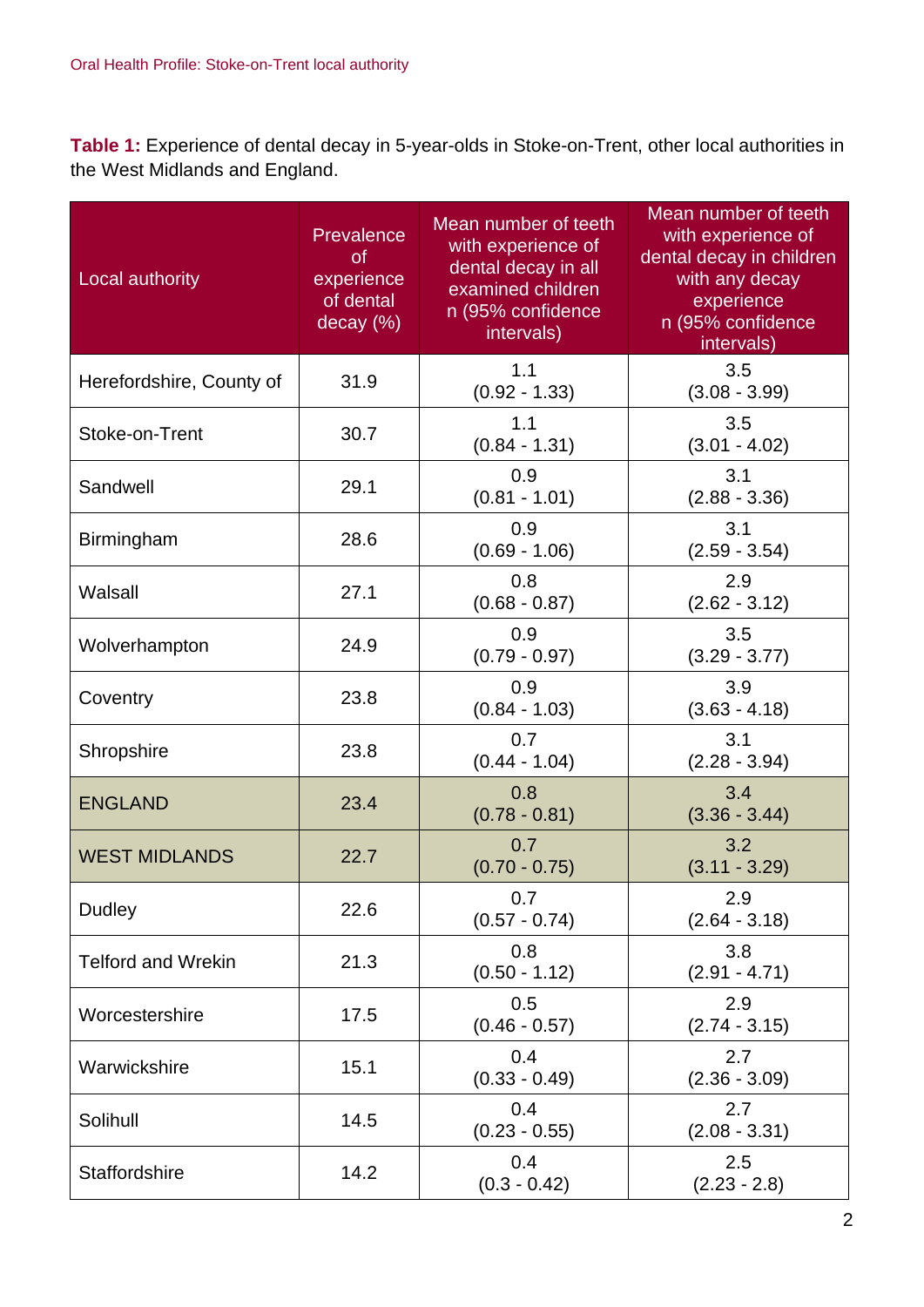**Table 2.** Measures of oral health among 5-year-olds in Stoke-on-Trent, it's statistical neighbours,<sup>i</sup> the West Midlands and England.

|                                                                                                    | <b>Stoke-on-Trent</b> | <b>Statistical</b><br>neighbour within<br><b>West Midlands:</b><br><b>Walsall</b> | <b>Statistical</b><br>neighbour<br>comparator 1: City<br>of Kingston upon<br>Hull | West<br><b>Midlands</b> | England |
|----------------------------------------------------------------------------------------------------|-----------------------|-----------------------------------------------------------------------------------|-----------------------------------------------------------------------------------|-------------------------|---------|
| Prevalence of<br>experience of dental<br>decay                                                     | 30.7%                 | 27.1%                                                                             | 31.4%                                                                             | 22.7%                   | 23.4%   |
| Mean number of teeth<br>with experience of<br>dental decay                                         | 1.1                   | 0.8                                                                               | 1.1                                                                               | 0.7                     | 0.8     |
| Mean number of teeth<br>with experience of<br>decay in those with<br>experience of dental<br>decay | 3.5                   | 2.9                                                                               | 3.6                                                                               | 3.2                     | 3.4     |
| Mean number of<br>decayed teeth in<br>those with experience<br>of dental decay                     | 2.8                   | 2.4                                                                               | 2.9                                                                               | 2.6                     | 2.7     |
| Proportion with active<br>decay                                                                    | 27.0%                 | 23.8%                                                                             | 28.0%                                                                             | 20.1%                   | 20.4%   |
| Proportion with<br>experience of tooth<br>extraction <sup>ii</sup>                                 | 4.1%                  | 1.6%                                                                              | 3.4%                                                                              | 1.7%                    | 2.2%    |
| Proportion with dental<br>abscess                                                                  | 1.0%                  | 0.1%                                                                              | 1.7%                                                                              | 0.8%                    | 1.0%    |
| Proportion with teeth<br>decayed into pulp                                                         | 3.3%                  | 3.0%                                                                              | 8.3%                                                                              | 2.9%                    | 3.3%    |
| Proportion with decay<br>affecting incisorsii                                                      | 6.8%                  | 5.8%                                                                              | 7.7%                                                                              | 4.9%                    | 5.2%    |
| Proportion with high<br>levels of plaque present<br>on upper front teethiv                         | 0.0%                  | 1.2%                                                                              | 3.5%                                                                              | 0.9%                    | 1.2%    |

<sup>i</sup>generated by the children's services statistical neighbour benchmarking tool, the neighbour within the West

Midlands has "Very Close" comparator characteristics and the national neighbour 1 has "Very Close" comparator characteristics<sup>3</sup>.

ii experience of extraction of one or more teeth on one or more occasions.

iii dental decay involving one or more surfaces of upper anterior teeth.

iv indicative of poor tooth brushing habits.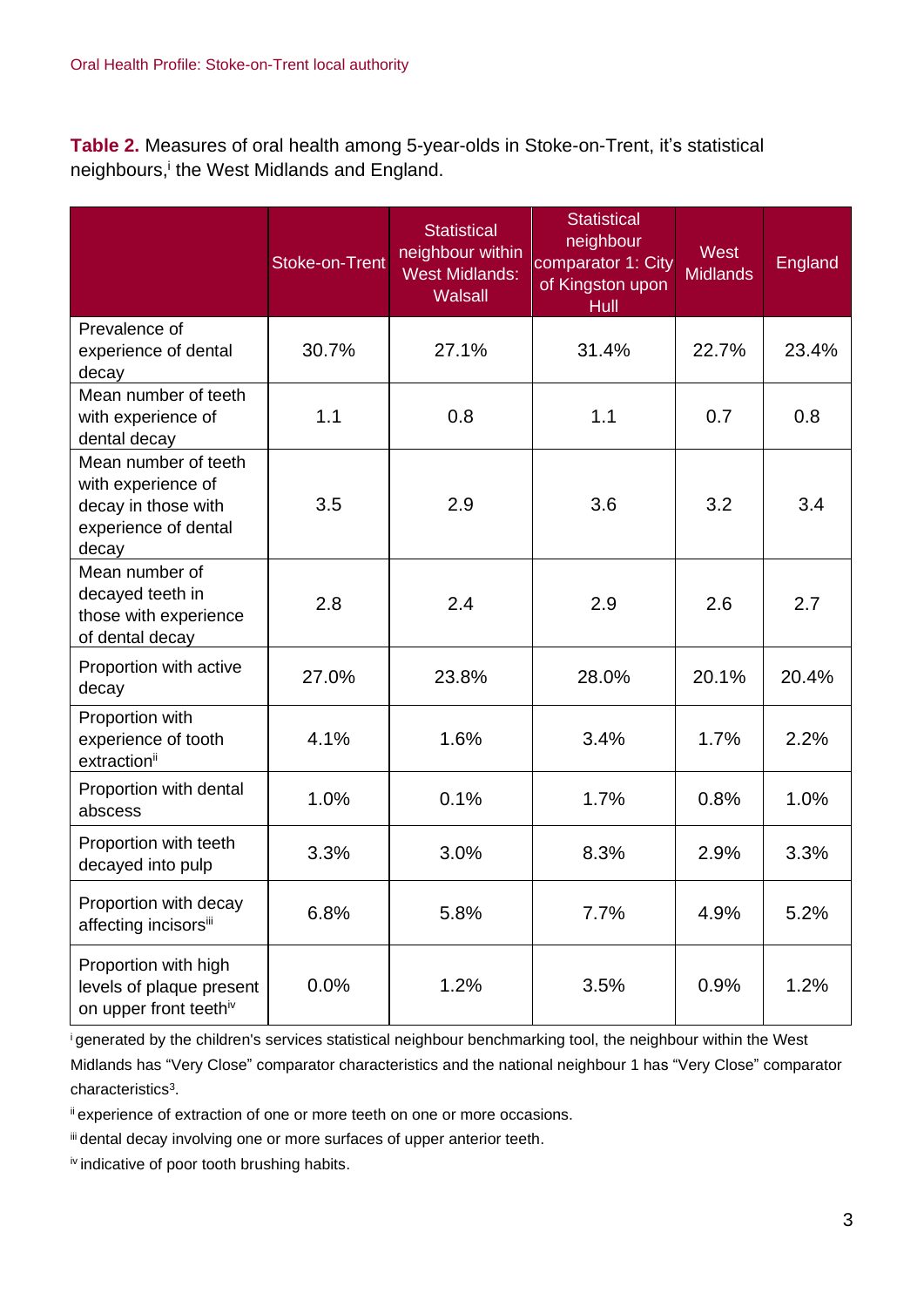



Error bars represent 95% confidence limits

**Figure 3:** Slope index of inequality in the prevalence of experience of dental decay in 5-yearolds in the West Midlands.



Error bars represent 95% confidence limits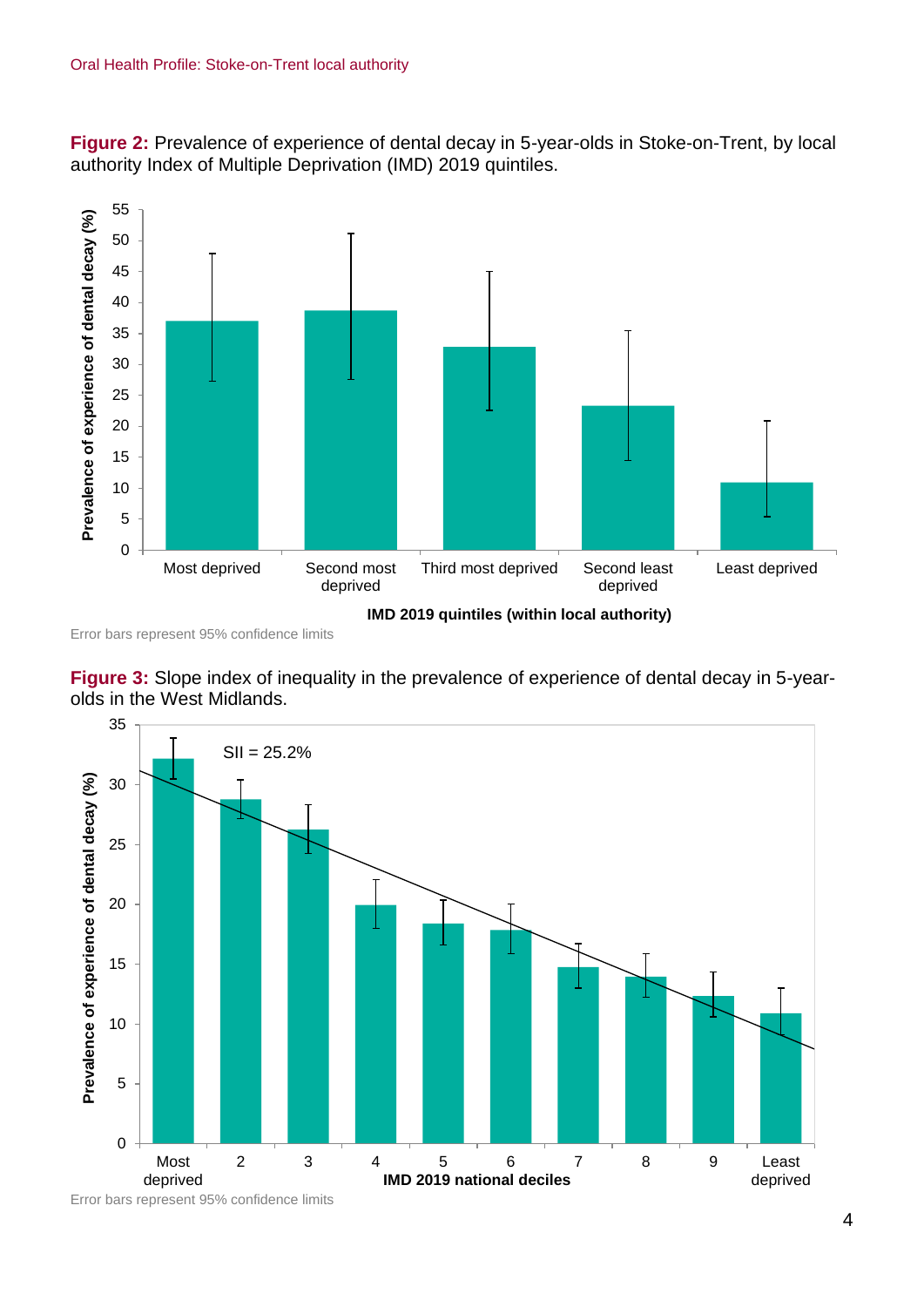**Figure 4:** Prevalence of experience of dental decay in 5-year-olds in Stoke-on-Trent, the West Midlands and England, by year.



Error bars represent 95% confidence limits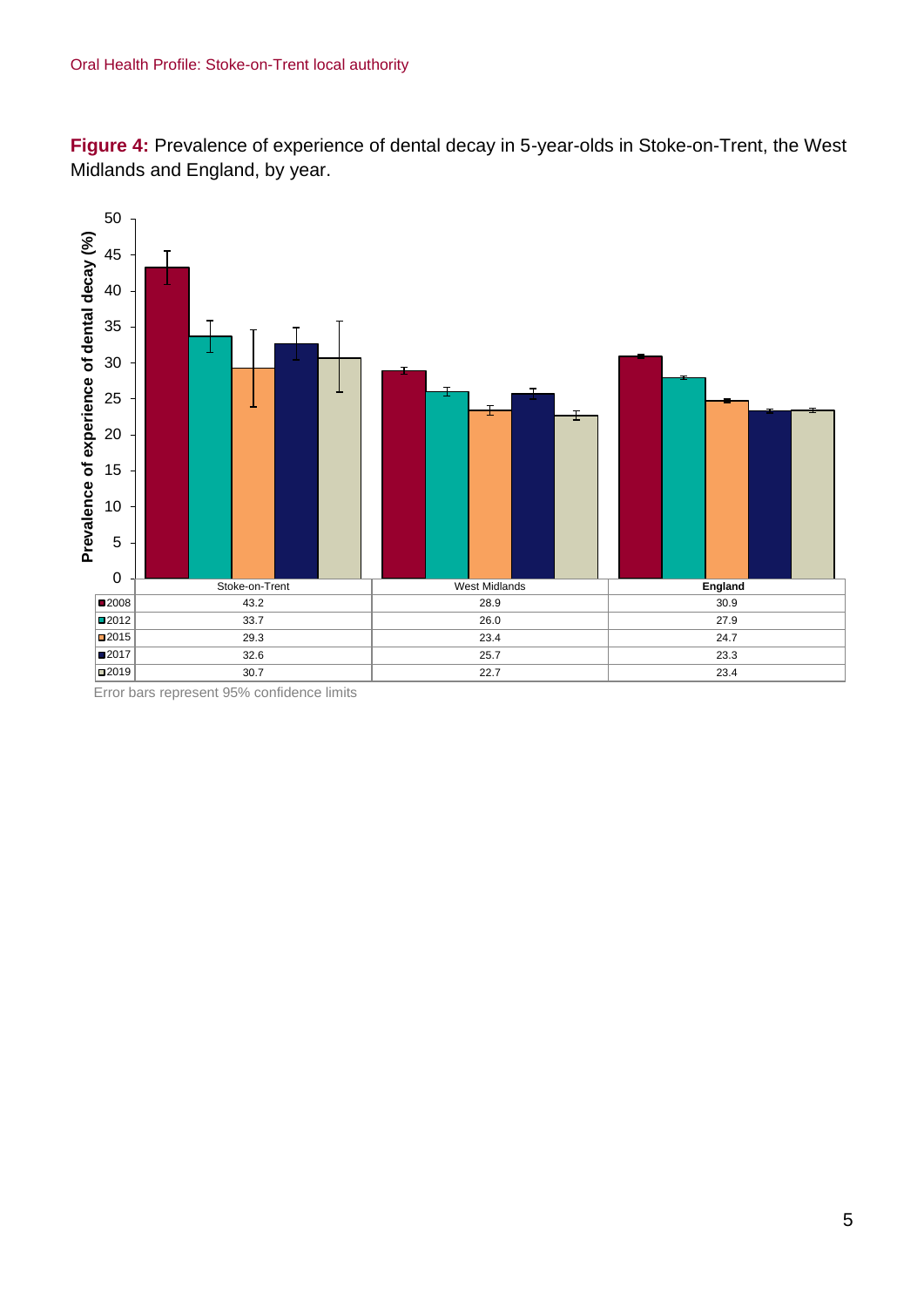**Table 3:** Experience of dental decay in 5-year-olds in the West Midlands, by ethnic group.

| Ethnic group                    | Number of<br>children<br>examined<br>(N) | <b>Prevalence of</b><br>experience of<br>dental decay<br>(% ) | Mean number of teeth<br>with experience of<br>dental decay among<br>children with any<br>experience of dental<br>decay n (95% CI) | Prevalence of<br>dental decay<br>affecting incisors<br>(%) |
|---------------------------------|------------------------------------------|---------------------------------------------------------------|-----------------------------------------------------------------------------------------------------------------------------------|------------------------------------------------------------|
| Other ethnic<br>background      | 250                                      | 47.2                                                          | 4.5<br>$(3.90 - 5.12)$                                                                                                            | 14.4                                                       |
| Asian / Asian<br><b>British</b> | 2445                                     | 30.7                                                          | 3.6<br>$(3.41 - 3.82)$                                                                                                            | 9.6                                                        |
| Mixed                           | 966                                      | 24.3                                                          | 3.1<br>$(2.73 - 3.37)$                                                                                                            | 4.2                                                        |
| Not provided                    | 1106                                     | 22.9                                                          | 3.3<br>$(2.95 - 3.66)$                                                                                                            | 6.8                                                        |
| White                           | 11567                                    | 19.6                                                          | 2.9<br>$(2.84 - 3.05)$                                                                                                            | 3.2                                                        |
| Black / Black<br><b>British</b> | 761                                      | 17.7                                                          | 3.2<br>$(2.74 - 3.64)$                                                                                                            | 4.2                                                        |
| <b>West Midlands</b>            | 17,095                                   | 22.7                                                          | 3.2<br>$(3.11 - 3.29)$                                                                                                            | 4.9                                                        |

**Figure 5:** Prevalence of experience of dental decay in 5-year-olds in the West Midlands, by ethnic group.



Error bars represent 95% confidence limits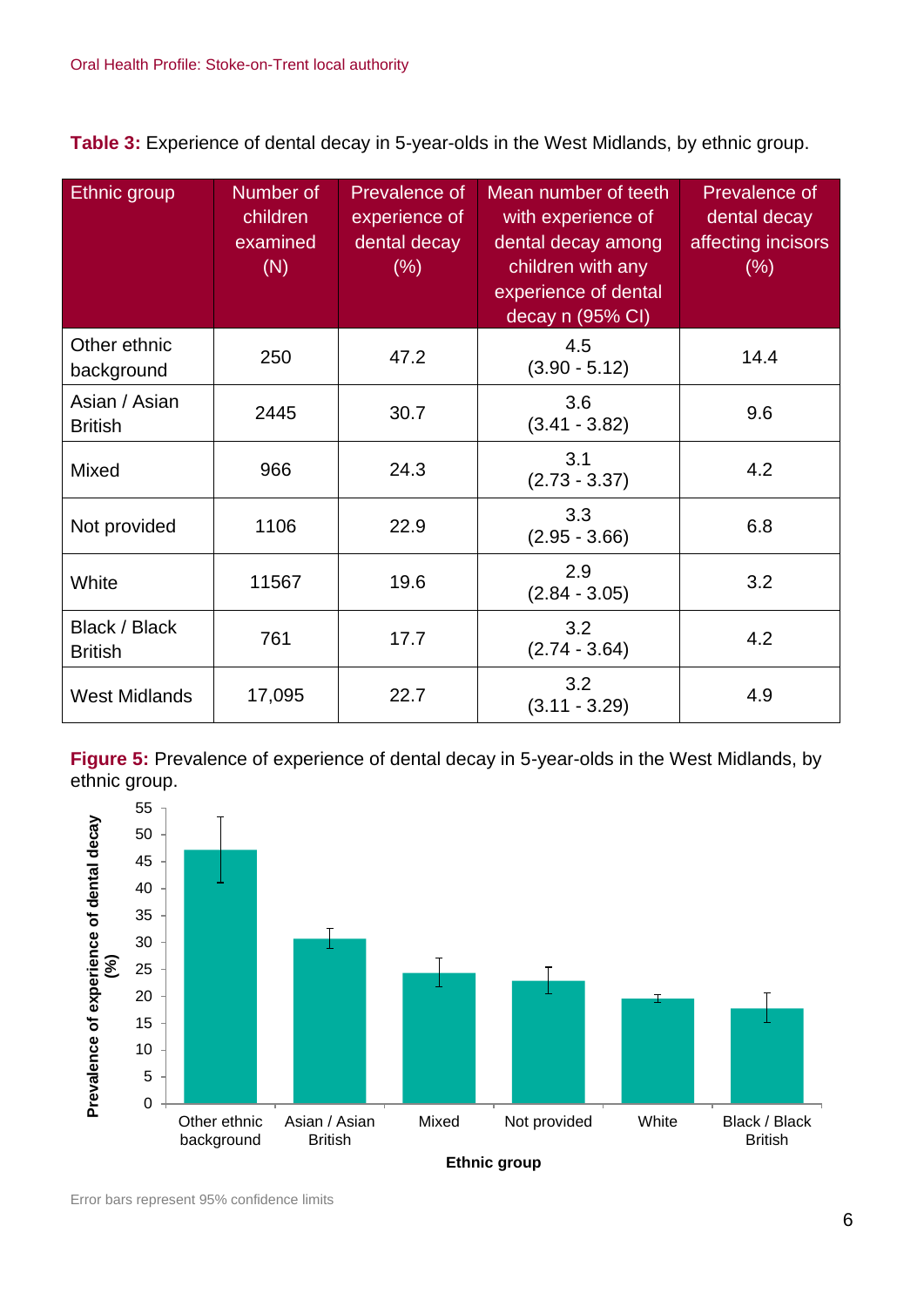**Table 4:** Prevalence and severity of experience of dental decay in 5-year-olds in Stoke-on-Trent, by localities.

| Locality     | Prevalence of<br>experience of<br>dental decay<br>$(\% )$ | Mean number of<br>teeth with<br>decay in all<br>examined children<br>n (95% CI) | Mean number of teeth<br>with experience of<br>experience of dental dental decay in children<br>with any decay<br>experience<br>n (95% CI) |
|--------------|-----------------------------------------------------------|---------------------------------------------------------------------------------|-------------------------------------------------------------------------------------------------------------------------------------------|
| <b>North</b> | 35.7                                                      | 1.3<br>$(1.00 - 1.58)$                                                          | 3.6<br>$(3.07 - 4.14)$                                                                                                                    |
| Central      | 30.4                                                      | 1.1<br>$(0.77 - 1.41)$                                                          | 3.6<br>$(2.81 - 4.36)$                                                                                                                    |
| South        | 25.2                                                      | 0.9<br>$(0.62 - 1.09)$                                                          | 3.4<br>$(2.80 - 3.99)$                                                                                                                    |

## **Summary**

In Stoke-on-Trent average levels of dental decay are higher than the average for England. Within Stoke-on-Trent, the highest levels of experience of dental decay are clustered the North locality.

The small sample size means it is not possible to provide information at ward level. Future surveys could be commissioned to provide larger samples to facilitate local analysis. Commissioning High Quality Information to Support Oral Health Improvement: A toolkit about dental epidemiology for local authorities, commissioners and partners is available to support the commissioning of oral health surveys<sup>4</sup>.

Public health interventions can improve child oral health at a local level. Local authorities improving oral health: commissioning better oral health for children and young people is available to support local authorities to commission oral health improvement programmes for children and young people aged up to 19 years<sup>5</sup>.

If further local analysis is required, please contact the national dental public health team: DentalPHIntelligence@phe.gov.uk